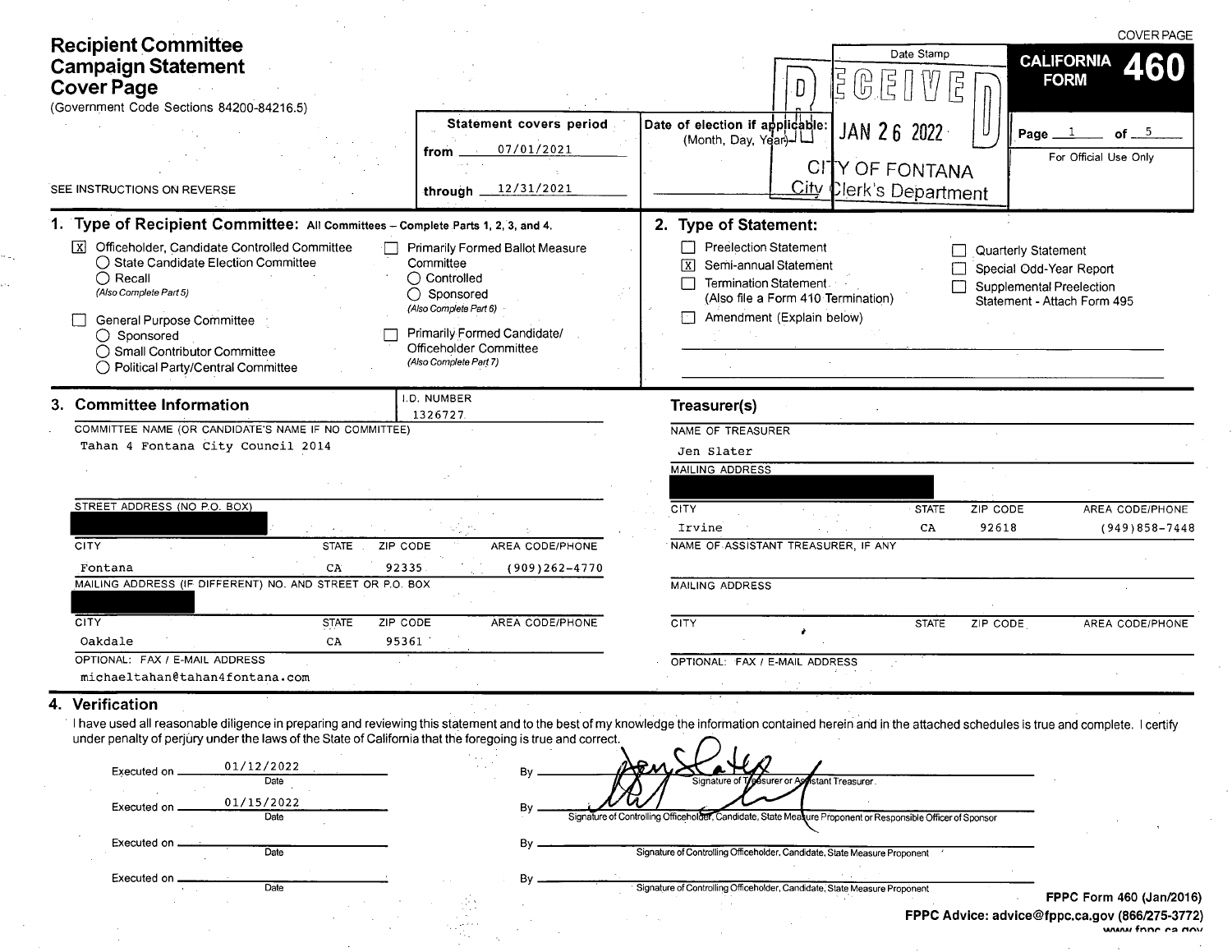## Recipient Committee Campaign Statement Cover Page — Part 2



## 5. Officeholder or Candidate Controlled Committee 6. Primarily Formed Ballot Measure Committee

| NAME OF OFFICEHOLDER OR CANDIDATE                                          |                   |              |       | NAME OF BALLOT MEASURE      |
|----------------------------------------------------------------------------|-------------------|--------------|-------|-----------------------------|
| Michael Tahan                                                              | <b>CONTRACTOR</b> |              |       |                             |
| OFFICE SOUGHT OR HELD (INCLUDE LOCATION AND DISTRICT NUMBER IF APPLICABLE) |                   |              |       | <b>BALLOT NO. OR LETTER</b> |
| City Council Member City of Fontana                                        |                   |              |       |                             |
| RESIDENTIAL/BUSINESS ADDRESS (NO. AND STREET) CITY                         | u koʻbi           | <b>STATE</b> | ZIP   | .                           |
|                                                                            | Fontana           | CA           | 92336 | Identify the controlling    |
|                                                                            |                   |              |       | NAME OF OFFICEHOLDER.       |

Related Committees Not Included in this Statement: List any committees not included in this statement that are controlled by you or are primarily formed to receive contributions or make expenditures on behalf of your candidacy.

| <b>COMMITTEE NAME</b>    | I.D. NUMBER                                 |
|--------------------------|---------------------------------------------|
|                          |                                             |
|                          |                                             |
| <b>NAME OF TREASURER</b> | CONTROLLED COMMITTEE?                       |
|                          | YES.<br>T NO                                |
| <b>COMMITTEE ADDRESS</b> | STREET ADDRESS (NO P.O. BOX)                |
|                          |                                             |
| <b>CITY</b>              | <b>STATE</b><br>ZIP CODE<br>AREA CODE/PHONE |
|                          |                                             |
| <b>COMMITTEE NAME</b>    | I.D. NUMBER                                 |
|                          |                                             |
|                          |                                             |
| NAME OF TREASURER        | CONTROLLED COMMITTEE?                       |
|                          | YES :<br><b>NO</b>                          |
| <b>COMMITTEE ADDRESS</b> | STREET ADDRESS (NO P.O. BOX)                |
|                          | $\alpha = 1, \ldots, 4$                     |
| CITY                     | <b>STATE</b><br>ZIP CODE<br>AREA CODE/PHONE |

| NAME OF BALLOT MEASURE      |                     |                             |                |
|-----------------------------|---------------------|-----------------------------|----------------|
|                             |                     |                             |                |
| <b>BALLOT NO. OR LETTER</b> | <b>JURISDICTION</b> |                             | <b>SUPPORT</b> |
|                             |                     |                             | <b>OPPOSE</b>  |
| the state of the            |                     | $\mathcal{P}_{\mathcal{A}}$ |                |

### Identify the controlling officeholder, candidate, or state measure proponent, if any.

| . |  |  |  |  |
|---|--|--|--|--|
|   |  |  |  |  |

OFFICE SOUGHT OR HELD

|  | <b>I DISTRICT NO. IF ANY</b> |
|--|------------------------------|
|  |                              |
|  |                              |

### 7. Primarily Formed Candidate/Officeholder Committee List names of officeholder(s) or candidate(s) for which this committee is primarily formed.

| NAME OF OFFICEHOLDER OR CANDIDATE | OFFICE SOUGHT OR HELD | <b>SUPPORT</b><br><b>OPPOSE</b> |
|-----------------------------------|-----------------------|---------------------------------|
| NAME OF OFFICEHOLDER OR CANDIDATE | OFFICE SOUGHT OR HELD | <b>SUPPORT</b><br><b>OPPOSE</b> |
| NAME OF OFFICEHOLDER OR CANDIDATE | OFFICE SOUGHT OR HELD | <b>SUPPORT</b><br>OPPOSE        |
| NAME OF OFFICEHOLDER OR CANDIDATE | OFFICE SOUGHT OR HELD | <b>SUPPORT</b><br>OPPOSE        |

Attach continuation sheets if. necessary

FPPC Form 460 (Jan/2016) FPPC Advice: advice@fppc.ca.gov (866/275-3772) unana fnnn ra nov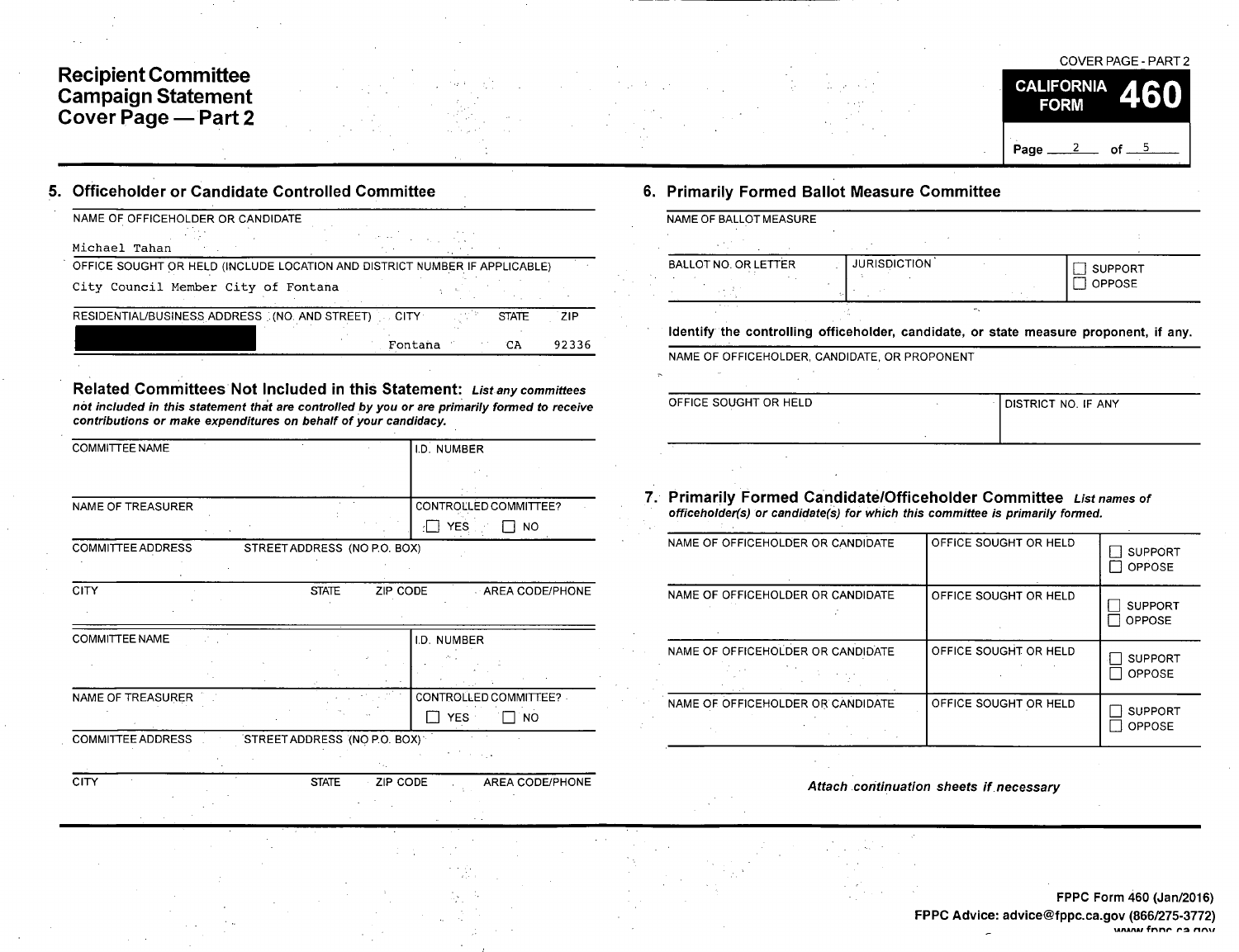| <b>Campaign Disclosure Statement</b><br><b>Summary Page</b>            | Amounts may be rounded<br>to whole dollars.                                                               |                                                                                        | Statement covers period                        | SUMMARY PAGE<br><b>CALIFORNIA</b><br>460<br><b>FORM</b>                              |
|------------------------------------------------------------------------|-----------------------------------------------------------------------------------------------------------|----------------------------------------------------------------------------------------|------------------------------------------------|--------------------------------------------------------------------------------------|
|                                                                        |                                                                                                           |                                                                                        | 07/01/2021<br>from                             |                                                                                      |
| SEE INSTRUCTIONS ON REVERSE                                            |                                                                                                           |                                                                                        | 12/31/2021<br>through $\overline{\phantom{a}}$ | Page $3$ of $5$                                                                      |
| NAME OF FILER                                                          |                                                                                                           |                                                                                        |                                                | I.D. NUMBER                                                                          |
| Tahan 4 Fontana City Council 2014                                      |                                                                                                           |                                                                                        |                                                | 1326727                                                                              |
| <b>Contributions Received</b>                                          | Column A<br>TOTAL THIS PERIOD<br>(FROM ATTACHED SCHEDULES)                                                | Column B<br><b>CALENDAR YEAR</b><br>TOTAL TO DATE                                      | <b>General Elections</b>                       | <b>Calendar Year Summary for Candidates</b><br>Running in Both the State Primary and |
|                                                                        | 0.00                                                                                                      | $\sim 0.00$                                                                            |                                                |                                                                                      |
| 2.                                                                     | 0.00                                                                                                      | $-115,850.00$                                                                          |                                                | 1/1 through 6/30<br>7/1 to Date                                                      |
|                                                                        | 0.00                                                                                                      | 115,850.00                                                                             | 20. Contributions<br>Received                  | $s$ $s$                                                                              |
|                                                                        | 0.00                                                                                                      |                                                                                        | 0.00<br>21. Expenditures                       |                                                                                      |
|                                                                        | 0.00                                                                                                      | 115,850.00                                                                             | Made                                           | $s$ $s$                                                                              |
| <b>Expenditures Made</b>                                               |                                                                                                           |                                                                                        | <b>Expenditure Limit Summary for State</b>     |                                                                                      |
|                                                                        |                                                                                                           | 676.45                                                                                 | <b>Candidates</b>                              |                                                                                      |
|                                                                        | 0.00<br>$\mathcal{L}(\mathcal{L})$ and $\mathcal{L}(\mathcal{L})$ . The set of $\mathcal{L}(\mathcal{L})$ |                                                                                        | 0.00                                           |                                                                                      |
|                                                                        | 253.50                                                                                                    | 676.45<br><b>Carlos Committee</b>                                                      |                                                | 22. Cumulative Expenditures Made*<br>(If Subject to Voluntary Expenditure Limit)     |
|                                                                        | 0.00                                                                                                      |                                                                                        | 0.00<br>Date of Election                       | Total to Date                                                                        |
|                                                                        | 0.00                                                                                                      |                                                                                        | (mm/dd/yy)<br>0.00                             |                                                                                      |
|                                                                        | 253.50                                                                                                    | 676.45                                                                                 |                                                |                                                                                      |
| <b>Current Cash Statement</b>                                          |                                                                                                           |                                                                                        |                                                |                                                                                      |
|                                                                        |                                                                                                           | To calculate Column B, add                                                             |                                                |                                                                                      |
|                                                                        | 0.00                                                                                                      | amounts in Column A to the                                                             |                                                |                                                                                      |
|                                                                        | 0.00                                                                                                      | corresponding amounts<br>from Column B of your last                                    | reported in Column B.                          | *Amounts in this section may be different from amounts                               |
|                                                                        | 253.50                                                                                                    | report. Some amounts in<br>Column A may be negative                                    |                                                |                                                                                      |
| 16. ENDING CASH BALANCE  Add Lines 12 + 13 + 14, then subtract Line 15 | 784.03                                                                                                    | figures that should be                                                                 |                                                |                                                                                      |
| If this is a termination statement. Line 16 must be zero.              |                                                                                                           | subtracted from previous<br>period amounts. If this is                                 |                                                |                                                                                      |
|                                                                        | 0.00                                                                                                      | the first report being filed<br>for this calendar year, only<br>carry over the amounts |                                                |                                                                                      |
| <b>Cash Equivalents and Outstanding Debts</b>                          |                                                                                                           | from Lines 2, 7, and 9 (if<br>any).                                                    |                                                |                                                                                      |
|                                                                        | 0.00                                                                                                      |                                                                                        |                                                |                                                                                      |
|                                                                        | 115,850.00                                                                                                |                                                                                        |                                                |                                                                                      |
|                                                                        |                                                                                                           |                                                                                        |                                                | FPPC Form 460 (Jan/2016                                                              |
|                                                                        |                                                                                                           |                                                                                        |                                                | FPPC Advice: advice@fppc.ca.gov (866/275-3772                                        |

 $\sim 10^{11}$  km

 $\sim 10$ 

FPPC Form 460 (Jan/2016) FPPC Advice: advice@fppc.ca.gov (866/275-3772) MAMA, fnnn ra nnv

 $\sim$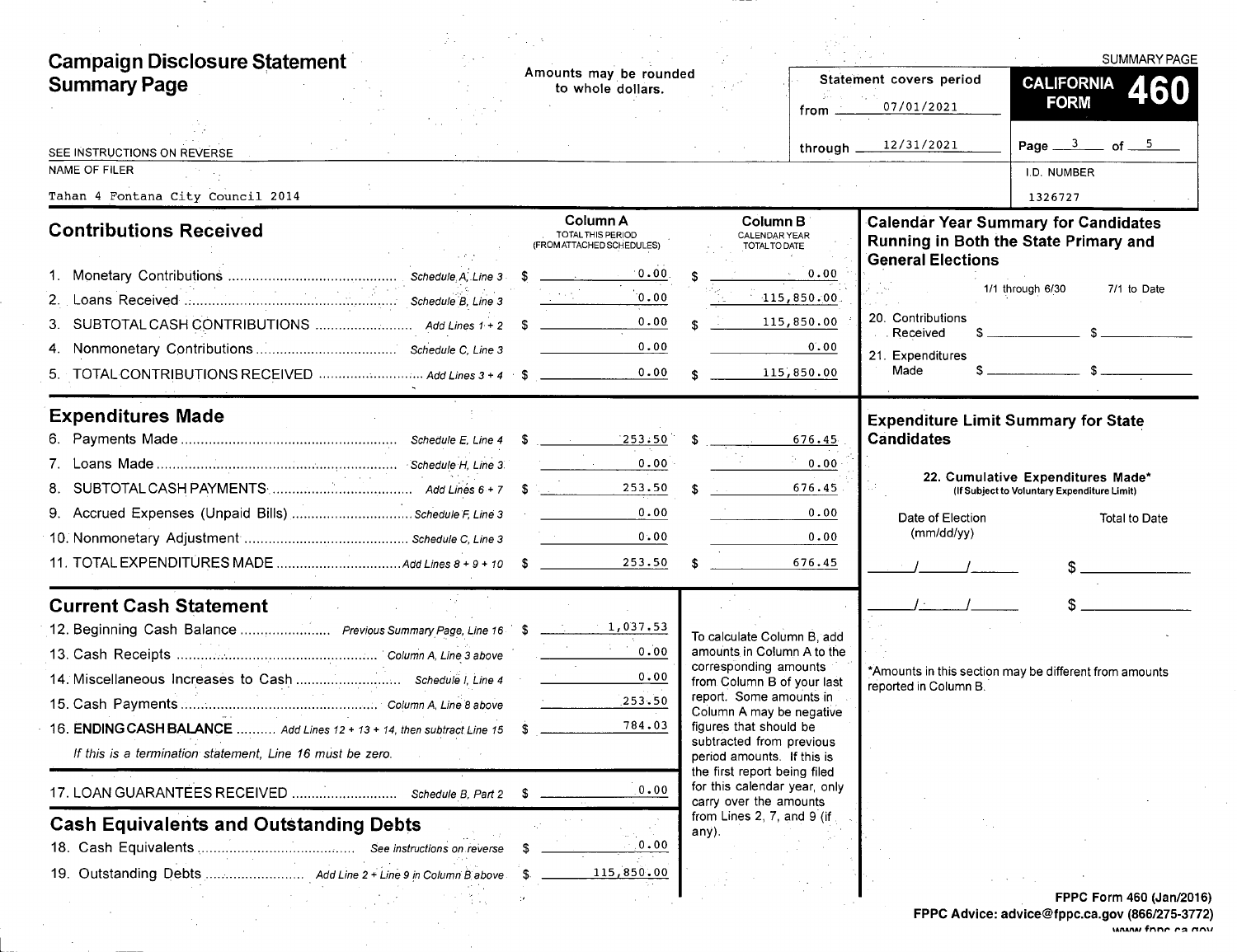|                                                                                                 |                                                                                                            |                                                                                |                                                 |                                                  |                                                                           |                                                      |                                                              | <b>SCHEDULE B - PART 1</b>                                  |
|-------------------------------------------------------------------------------------------------|------------------------------------------------------------------------------------------------------------|--------------------------------------------------------------------------------|-------------------------------------------------|--------------------------------------------------|---------------------------------------------------------------------------|------------------------------------------------------|--------------------------------------------------------------|-------------------------------------------------------------|
| Schedule B-Part 1                                                                               |                                                                                                            | Amounts may be rounded                                                         |                                                 |                                                  | Statement covers period                                                   |                                                      | <b>CALIFORNIA</b>                                            |                                                             |
| <b>Loans Received</b>                                                                           |                                                                                                            | to whole dollars.                                                              |                                                 |                                                  | from $\equiv$                                                             | 07/01/2021                                           | <b>FORM</b>                                                  |                                                             |
|                                                                                                 |                                                                                                            |                                                                                |                                                 |                                                  |                                                                           |                                                      |                                                              |                                                             |
| SEE INSTRUCTIONS ON REVERSE                                                                     |                                                                                                            |                                                                                |                                                 |                                                  | through $12/31/2021$                                                      |                                                      | Page $4$ $-$                                                 | of $5$                                                      |
| NAME OF FILER                                                                                   |                                                                                                            |                                                                                |                                                 |                                                  |                                                                           |                                                      | I.D. NUMBER                                                  |                                                             |
| Tahan 4 Fontana City Council 2014                                                               |                                                                                                            |                                                                                |                                                 |                                                  |                                                                           |                                                      | 1326727                                                      |                                                             |
| FULL NAME, STREET ADDRESS AND ZIP CODE<br>OF LENDER<br>(IF COMMITTEE, ALSO ENTER I.D. NUMBER)   | IF AN INDIVIDUAL, ENTER<br><b>OCCUPATION AND EMPLOYER</b><br>(IF SELF-EMPLOYED, ENTER<br>NAME OF BUSINESS) | <b>OUTSTANDING</b><br><b>BALANCE</b><br><b>BEGINNING THIS</b><br><u>PERIOD</u> | (Ъ)<br><b>AMOUNT</b><br>RECEIVED THIS<br>PERIOD | (c)<br>AMOUNT PAID<br>OR FORGIVEN<br>THIS PERIOD | (d)<br>OUTSTANDING<br><b>BALANCE AT</b><br><b>CLOSE OF THIS</b><br>PERIOD | (e)<br><b>INTEREST</b><br>PAID THIS<br><b>PERIOD</b> | (1)<br>ORIGINAL<br>AMOUNT OF<br><b>LOAN</b>                  | (g)<br><b>CUMULATIVE</b><br><b>CONTRIBUTIONS</b><br>TO DATE |
| Michael Tahan                                                                                   | Senior Vice President<br>Hill International, Inc.                                                          |                                                                                |                                                 | $\Box$ PAID                                      | ta a Mer                                                                  |                                                      |                                                              | <b>CALENDAR YEAR</b>                                        |
| Fontana, CA 92336                                                                               |                                                                                                            |                                                                                |                                                 | $.5 - 0.00$<br>$\Box$ FORGIVEN                   | $$ -60.850.00$                                                            | 0.00%<br>RATE                                        | $$ -91.850.00$                                               | \$ 0.00<br>PER ELECTION**                                   |
| $^{\dagger}$ $\boxtimes$ $\blacksquare$ ND $\Box$ COM $\Box$ OTH $\Box$ PTY $\Box$ SCC          |                                                                                                            | \$60.850.00                                                                    | 0.00                                            | $s = 0.00$                                       | 12/31/2014<br>DATE DUE                                                    | 0.00                                                 | 11/01/2010<br><b>DATE INCURRED</b>                           |                                                             |
| Michael Tahan<br>Fontana, CA 92336                                                              | Senior Vice President<br>Hill International, Inc.                                                          |                                                                                |                                                 | $\Box$ PAID                                      | $\tau=11$                                                                 |                                                      |                                                              | <b>CALENDAR YEAR</b>                                        |
|                                                                                                 |                                                                                                            |                                                                                |                                                 | مملم<br>$\Box$ FORGIVEN                          | $$ -50.000.00$                                                            | 0.00%<br>RATE                                        | \$50.000.00                                                  | $$$ $0.00$<br>PER ELECTION **                               |
| <sup>†</sup> 区 IND □ COM □ OTH □ PTY □ SCC                                                      |                                                                                                            | $$ -50,000,00$                                                                 | 0.00                                            | $\mathbf{s}$<br>0.00                             | DATE DUE                                                                  | ممنم                                                 | 09/30/2014<br>DATE INCURRED                                  |                                                             |
| Michael Tahan<br>Fontana, CA 92336                                                              | Senior Vice President<br>Hill International, Inc.                                                          |                                                                                |                                                 | $\Box$ PAID                                      |                                                                           |                                                      |                                                              | CALENDAR YEAR                                               |
|                                                                                                 |                                                                                                            |                                                                                |                                                 | \$ 0.00<br><b>FORGIVEN</b>                       | $$-.5.000.00$                                                             | $-0.00%$<br>RATE                                     | $$ -5.000.00$                                                | $$$ 0.00<br>PER ELECTION**                                  |
| $\Box$ COM $\Box$ OTH $\Box$ PTY $\Box$ SCC<br>$\mathsf{T} \boxtimes \mathsf{IND}$              |                                                                                                            | $$ -5,000.00$                                                                  | $0.00^{\circ}$                                  | $s \sim 0.00$                                    | DATE DUE                                                                  | 0.00                                                 | 11/28/2014<br>DATE INCURRED                                  |                                                             |
|                                                                                                 |                                                                                                            | <b>SUBTOTALS \$</b>                                                            | 0.00\$                                          |                                                  | $0.00$ \$ 115,850.00\$                                                    | 0.00                                                 |                                                              |                                                             |
| <b>Schedule B Summary</b>                                                                       |                                                                                                            |                                                                                |                                                 |                                                  |                                                                           | (Enter (e) on<br>Schedule E, Line 3)                 |                                                              |                                                             |
| Loans received this period                                                                      |                                                                                                            |                                                                                |                                                 |                                                  | 0.00                                                                      |                                                      |                                                              |                                                             |
| (Total Column (b) plus unitemized loans of less than \$100.)                                    |                                                                                                            |                                                                                |                                                 |                                                  |                                                                           |                                                      | <b>†Contributor Codes</b>                                    |                                                             |
| (Total Column (c) plus loans under \$100 paid or forgiven.).                                    |                                                                                                            |                                                                                |                                                 |                                                  | 0.00                                                                      |                                                      | IND-Individual<br>COM-Recipient Committee                    | (other than PTY or SCC)                                     |
| (Include loans paid by a third party that are also itemized on Schedule A.)                     |                                                                                                            |                                                                                |                                                 |                                                  |                                                                           |                                                      | OTH - Other (e.g., business entity)<br>PTY - Political Party |                                                             |
| Enter the net here and on the Summary Page, Column A, Line 2.                                   |                                                                                                            |                                                                                |                                                 |                                                  | 0.00<br>(May be a negative number)                                        |                                                      | SCC - Small Contributor Committee                            |                                                             |
| *Amounts forgiven or paid by another party also must be reported on Schedule A.<br>If required. |                                                                                                            |                                                                                |                                                 |                                                  |                                                                           |                                                      |                                                              |                                                             |
|                                                                                                 |                                                                                                            |                                                                                |                                                 |                                                  |                                                                           |                                                      |                                                              | FPPC Form 460 (Jan/2016                                     |

 $\sim 10^7$ 

 $\sim$ 

 $\sim$ 

 $\sim 10^{-1}$ 

 $\mathcal{L}^{\text{max}}_{\text{max}}$  and  $\mathcal{L}^{\text{max}}_{\text{max}}$ 

**College** 

 $\sim 10^{-11}$